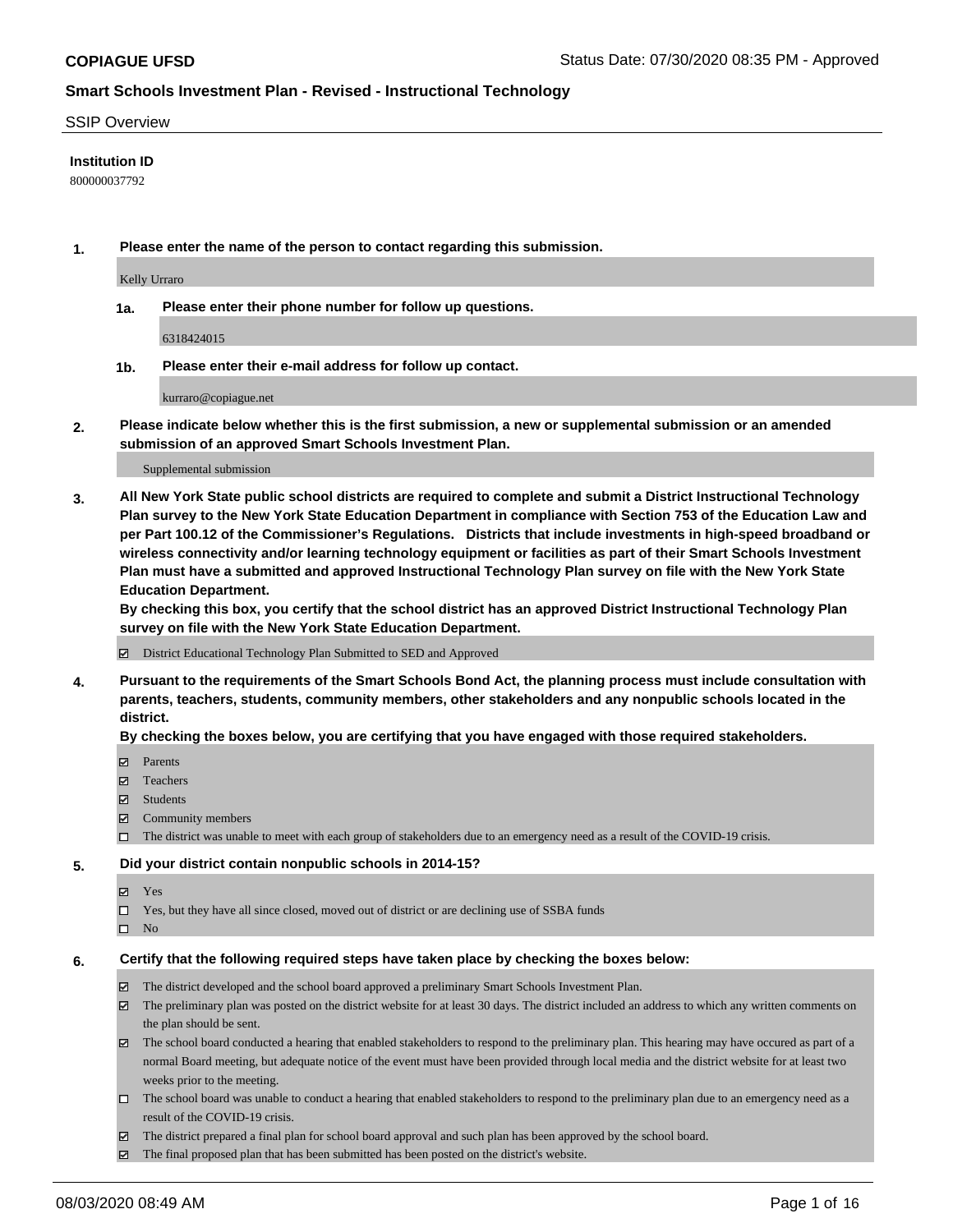SSIP Overview

**6a. Please upload the proposed Smart Schools Investment Plan (SSIP) that was posted on the district's website, along with any supporting materials. Note that this should be different than your recently submitted Educational Technology Survey. The Final SSIP, as approved by the School Board, should also be posted on the website and remain there during the course of the projects contained therein.**

Smart\_Schools\_Investment\_Plan\_-\_Instructional\_Technology.pdf

**6b. Enter the webpage address where the final Smart Schools Investment Plan is posted. The Plan should remain posted for the life of the included projects.**

http://www.copiague.k12.ny.us/community/smart\_schools\_bond\_act

**7. Please enter an estimate of the total number of students and staff that will benefit from this Smart Schools Investment Plan based on the cumulative projects submitted to date.**

5,671

**8. An LEA/School District may partner with one or more other LEA/School Districts to form a consortium to pool Smart Schools Bond Act funds for a project that meets all other Smart School Bond Act requirements. Each school district participating in the consortium will need to file an approved Smart Schools Investment Plan for the project and submit a signed Memorandum of Understanding that sets forth the details of the consortium including the roles of each respective district.**

 $\Box$  The district plans to participate in a consortium to partner with other school district(s) to implement a Smart Schools project.

### **9. Please enter the name and 6-digit SED Code for each LEA/School District participating in the Consortium.**

| <b>Partner LEA/District</b> | ISED BEDS Code |
|-----------------------------|----------------|
| (No Response)               | (No Response)  |

### **10. Please upload a signed Memorandum of Understanding with all of the participating Consortium partners.**

(No Response)

**11. Your district's Smart Schools Bond Act Allocation is:**

\$4,852,870

#### **12. Final 2014-15 BEDS Enrollment to calculate Nonpublic Sharing Requirement**

|            | Public Enrollment | Nonpublic Enrollment | Total Enrollment | l Nonpublic Percentage |
|------------|-------------------|----------------------|------------------|------------------------|
| Enrollment | 5,010             | . .                  | ററ<br>022.00     | 0.24                   |

**13. This table compares each category budget total, as entered in that category's page, to the total expenditures listed in the category's expenditure table. Any discrepancies between the two must be resolved before submission.**

|                                          | Sub-Allocations | <b>Expenditure Totals</b> | <b>Difference</b> |
|------------------------------------------|-----------------|---------------------------|-------------------|
| <b>School Connectivity</b>               | 0.00            | 0.00                      | 0.00              |
| Connectivity Projects for<br>Communities | 0.00            | 0.00                      | 0.00              |
| Classroom Technology                     | 457,370.00      | 457,370.00                | 0.00              |
| Pre-Kindergarten Classrooms              | 0.00            | 0.00                      | 0.00              |
| Replace Transportable<br>Classrooms      | 0.00            | 0.00                      | 0.00              |
| <b>High-Tech Security Features</b>       | 0.00            | 0.00                      | 0.00              |
| Nonpublic Loan                           | 1,095.50        | 1,095.50                  | $-0.00$           |
| Totals:                                  |                 |                           |                   |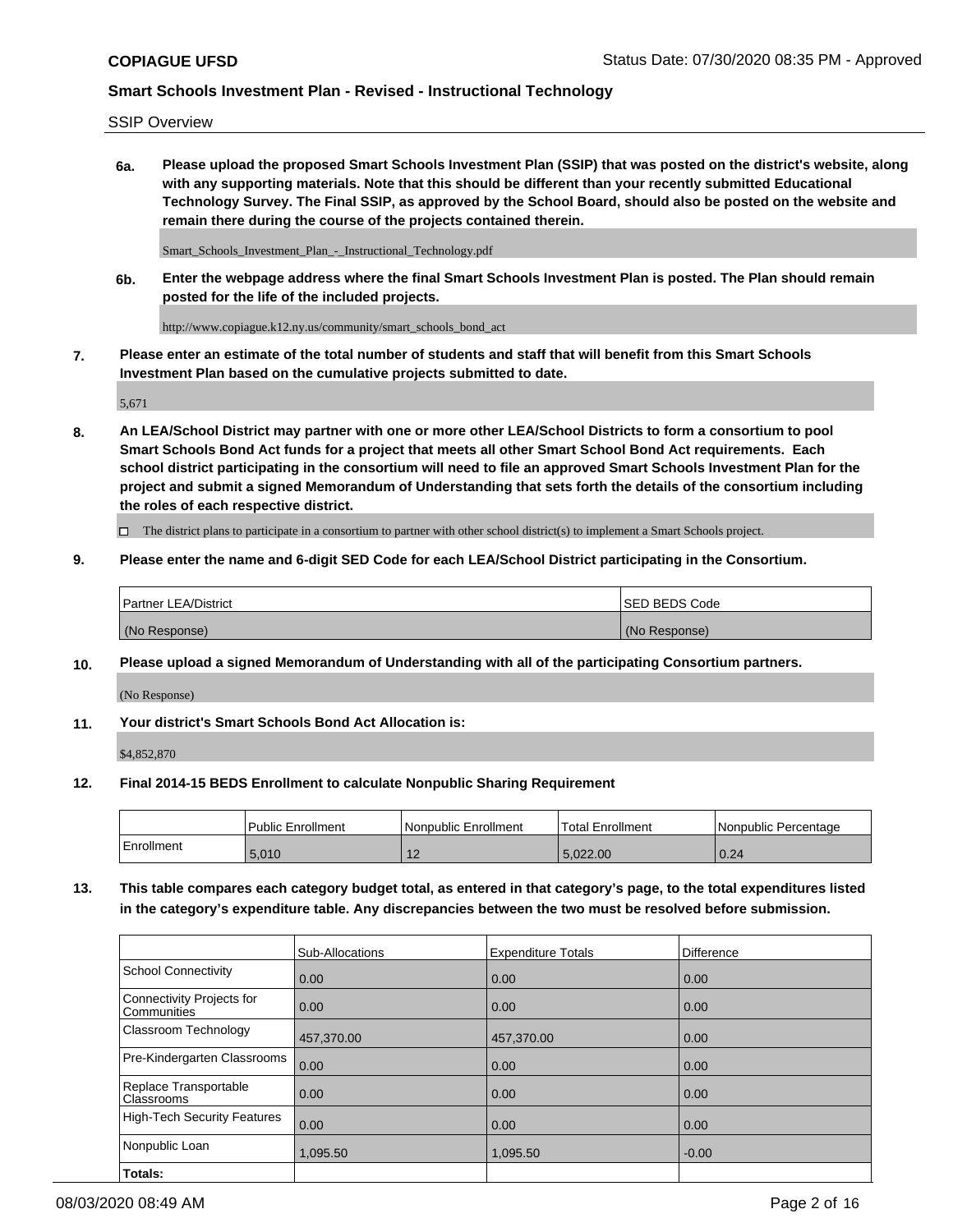SSIP Overview

| 458,465                | 458,466            | -0         |
|------------------------|--------------------|------------|
| <b>Sub-Allocations</b> | Expenditure Totals | Difference |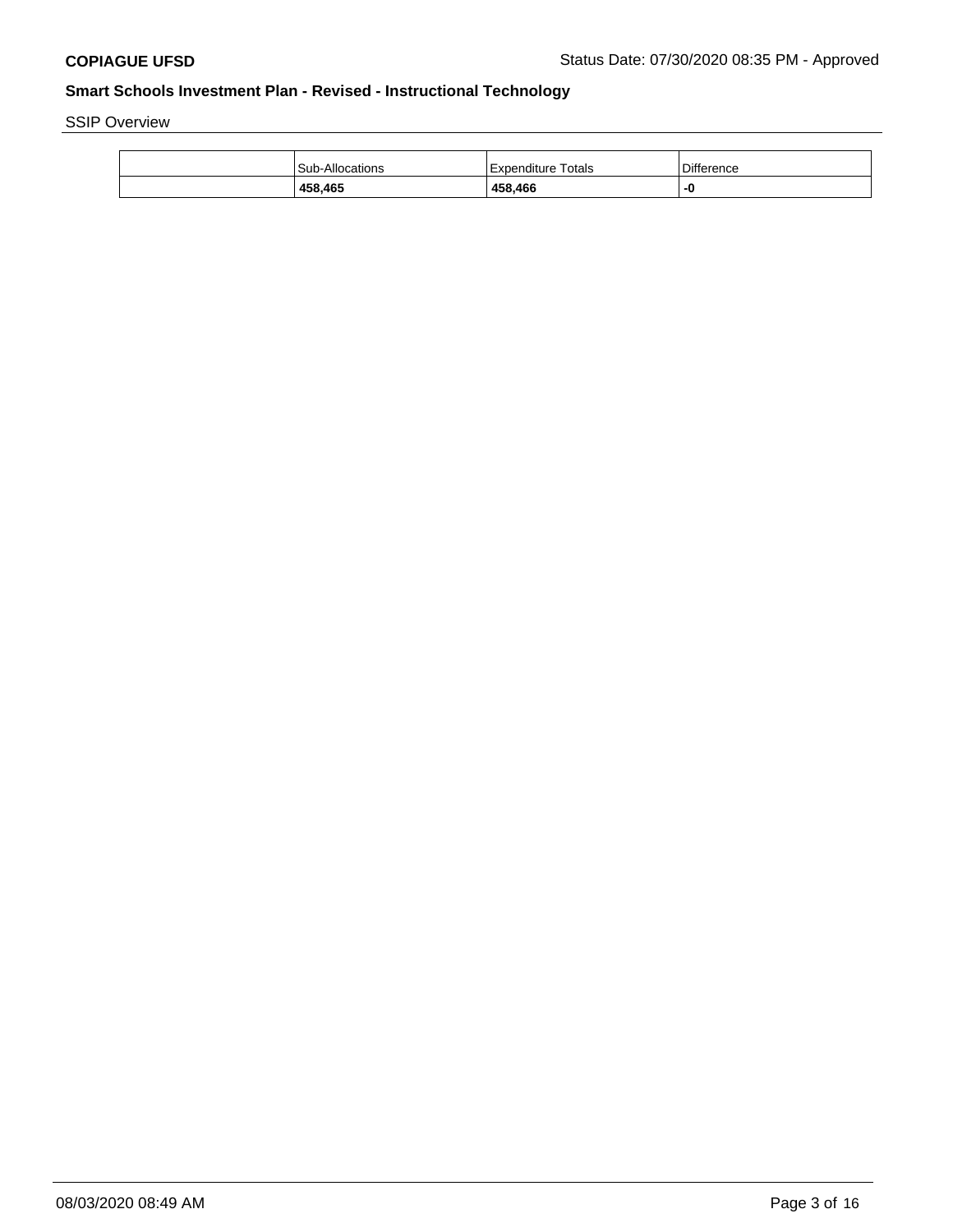School Connectivity

- **1. In order for students and faculty to receive the maximum benefit from the technology made available under the Smart Schools Bond Act, their school buildings must possess sufficient connectivity infrastructure to ensure that devices can be used during the school day. Smart Schools Investment Plans must demonstrate that:**
	- **• sufficient infrastructure that meets the Federal Communications Commission's 100 Mbps per 1,000 students standard currently exists in the buildings where new devices will be deployed, or**
	- **• is a planned use of a portion of Smart Schools Bond Act funds, or**
	- **• is under development through another funding source.**

**Smart Schools Bond Act funds used for technology infrastructure or classroom technology investments must increase the number of school buildings that meet or exceed the minimum speed standard of 100 Mbps per 1,000 students and staff within 12 months. This standard may be met on either a contracted 24/7 firm service or a "burstable" capability. If the standard is met under the burstable criteria, it must be:**

**1. Specifically codified in a service contract with a provider, and**

**2. Guaranteed to be available to all students and devices as needed, particularly during periods of high demand, such as computer-based testing (CBT) periods.**

**Please describe how your district already meets or is planning to meet this standard within 12 months of plan submission.**

(No Response)

**1a. If a district believes that it will be impossible to meet this standard within 12 months, it may apply for a waiver of this requirement, as described on the Smart Schools website. The waiver must be filed and approved by SED prior to submitting this survey.**

 $\Box$  By checking this box, you are certifying that the school district has an approved waiver of this requirement on file with the New York State Education Department.

**2. Connectivity Speed Calculator (Required). If the district currently meets the required speed, enter "Currently Met" in the last box: Expected Date When Required Speed Will be Met.**

|                  | l Number of     | Required Speed | Current Speed in | Expected Speed  | Expected Date                           |
|------------------|-----------------|----------------|------------------|-----------------|-----------------------------------------|
|                  | <b>Students</b> | In Mbps        | l Mbps           | to be Attained  | When Required                           |
|                  |                 |                |                  |                 | l Within 12 Months ISpeed Will be Met l |
| Calculated Speed | (No Response)   | 0.00           | (No Response)    | l (No Response) | l (No Response)                         |

**3. Describe how you intend to use Smart Schools Bond Act funds for high-speed broadband and/or wireless connectivity projects in school buildings.**

(No Response)

**4. Describe the linkage between the district's District Instructional Technology Plan and how the proposed projects will improve teaching and learning. (There should be a link between your response to this question and your responses to Question 1 in Section IV - NYSED Initiatives Alignment: "Explain how the district use of instructional technology will serve as a part of a comprehensive and sustained effort to support rigorous academic standards attainment and performance improvement for students."** 

**Your answer should also align with your answers to the questions in Section II - Strategic Technology Planning and the associated Action Steps in Section III - Action Plan.)**

(No Response)

**5. If the district wishes to have students and staff access the Internet from wireless devices within the school building, or in close proximity to it, it must first ensure that it has a robust Wi-Fi network in place that has sufficient bandwidth to meet user demand.**

**Please describe how you have quantified this demand and how you plan to meet this demand.**

(No Response)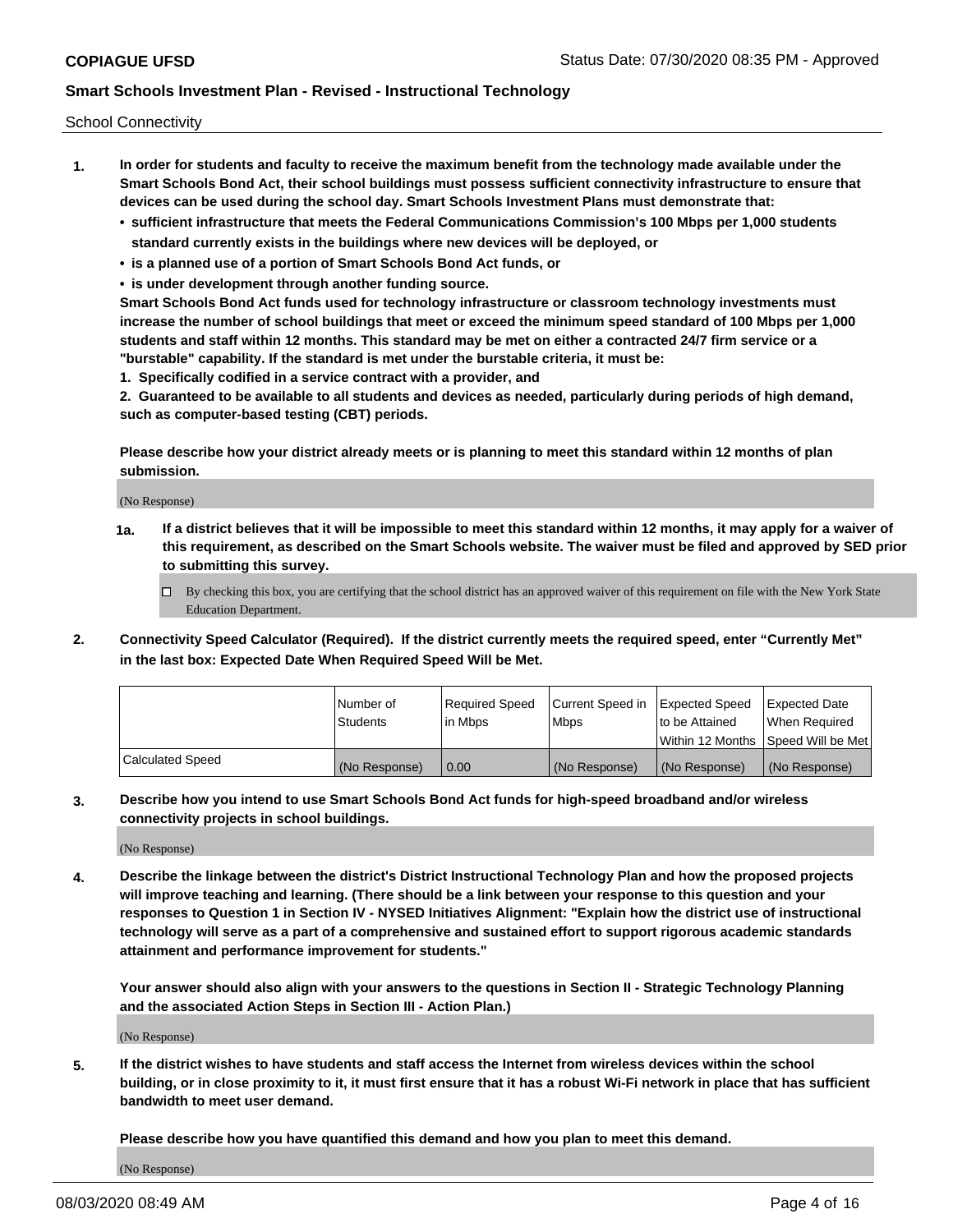School Connectivity

**6. Smart Schools plans with any expenditures in the School Connectivity category require a project number from the Office of Facilities Planning. Districts must submit an SSBA LOI and receive project numbers prior to submitting the SSIP. As indicated on the LOI, some projects may be eligible for a streamlined review and will not require a building permit.**

**Please indicate on a separate row each project number given to you by the Office of Facilities Planning.**

| Project Number |  |
|----------------|--|
| (No Response)  |  |

**7. Certain high-tech security and connectivity infrastructure projects may be eligible for an expedited review process as determined by the Office of Facilities Planning.**

#### **Was your project deemed eligible for streamlined review?**

(No Response)

### **8. Include the name and license number of the architect or engineer of record.**

| Name          | License Number |
|---------------|----------------|
| (No Response) | (No Response)  |

#### **9. Public Expenditures – Loanable (Counts toward the nonpublic loan calculation)**

| Select the allowable expenditure type.<br>Repeat to add another item under each type. | <b>PUBLIC</b> Items to be<br>l Purchased | Quantity           | Cost Per Item    | <b>Total Cost</b> |
|---------------------------------------------------------------------------------------|------------------------------------------|--------------------|------------------|-------------------|
| (No Response)                                                                         | (No Response)                            | l (No<br>Response) | (No<br>Response) | $\overline{0.00}$ |
|                                                                                       |                                          | 0                  | 0.00             |                   |

### **10. Public Expenditures – Non-Loanable (Does not count toward nonpublic loan calculation)**

| Select the allowable expenditure<br>type.<br>Repeat to add another item under<br>each type. | <b>PUBLIC</b> Items to be purchased | Quantity      | Cost per Item | <b>Total Cost</b> |
|---------------------------------------------------------------------------------------------|-------------------------------------|---------------|---------------|-------------------|
| (No Response)                                                                               | (No Response)                       | (No Response) | (No Response) | 0.00              |
|                                                                                             |                                     |               | 0.00          |                   |

#### **11. Final 2014-15 BEDS Enrollment to calculate Nonpublic Sharing Requirement (no changes allowed.)**

|            | Public Enrollment | l Nonpublic Enrollment | <b>Total Enrollment</b> | Nonpublic Percentage |
|------------|-------------------|------------------------|-------------------------|----------------------|
| Enrollment | 5.010             | ╶                      | ,022.00                 | 0.24                 |

### **12. Total Public Budget - Loanable (Counts toward the nonpublic loan calculation)**

|                                                      | Public Allocations | <b>Estimated Nonpublic Loan</b><br>Amount | Estimated Total Sub-Allocations |
|------------------------------------------------------|--------------------|-------------------------------------------|---------------------------------|
| Network/Access Costs                                 | (No Response)      | 0.00                                      | 0.00                            |
| School Internal Connections and<br><b>Components</b> | (No Response)      | 0.00                                      | 0.00                            |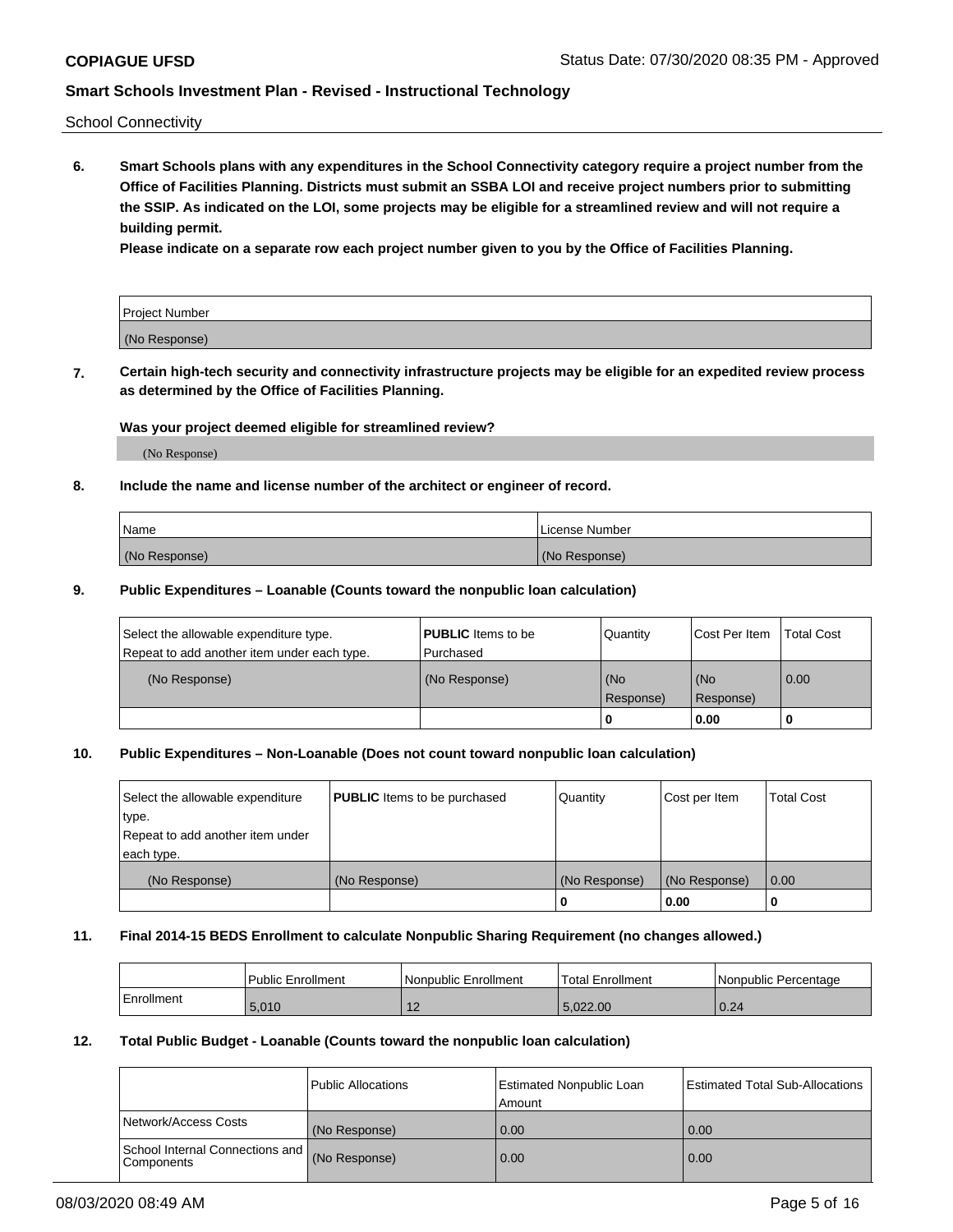School Connectivity

|                | Public Allocations | <b>Estimated Nonpublic Loan</b><br>l Amount | <b>Estimated Total Sub-Allocations</b> |
|----------------|--------------------|---------------------------------------------|----------------------------------------|
| <b>Other</b>   | (No Response)      | 0.00                                        | 0.00                                   |
| <b>Totals:</b> | 0.00               | 0                                           |                                        |

# **13. Total Public Budget – Non-Loanable (Does not count toward the nonpublic loan calculation)**

|                                                   | Sub-<br>Allocation |
|---------------------------------------------------|--------------------|
| Network/Access Costs                              | (No Response)      |
| <b>Outside Plant Costs</b>                        | (No Response)      |
| <b>School Internal Connections and Components</b> | (No Response)      |
| <b>Professional Services</b>                      | (No Response)      |
| Testing                                           | (No Response)      |
| <b>Other Upfront Costs</b>                        | (No Response)      |
| <b>Other Costs</b>                                | (No Response)      |
| Totals:                                           | 0.00               |

# **14. School Connectivity Totals**

|                          | Total Sub-Allocations |
|--------------------------|-----------------------|
| Total Loanable Items     | 0.00                  |
| Total Non-Ioanable Items | 0.00                  |
| Totals:                  | 0                     |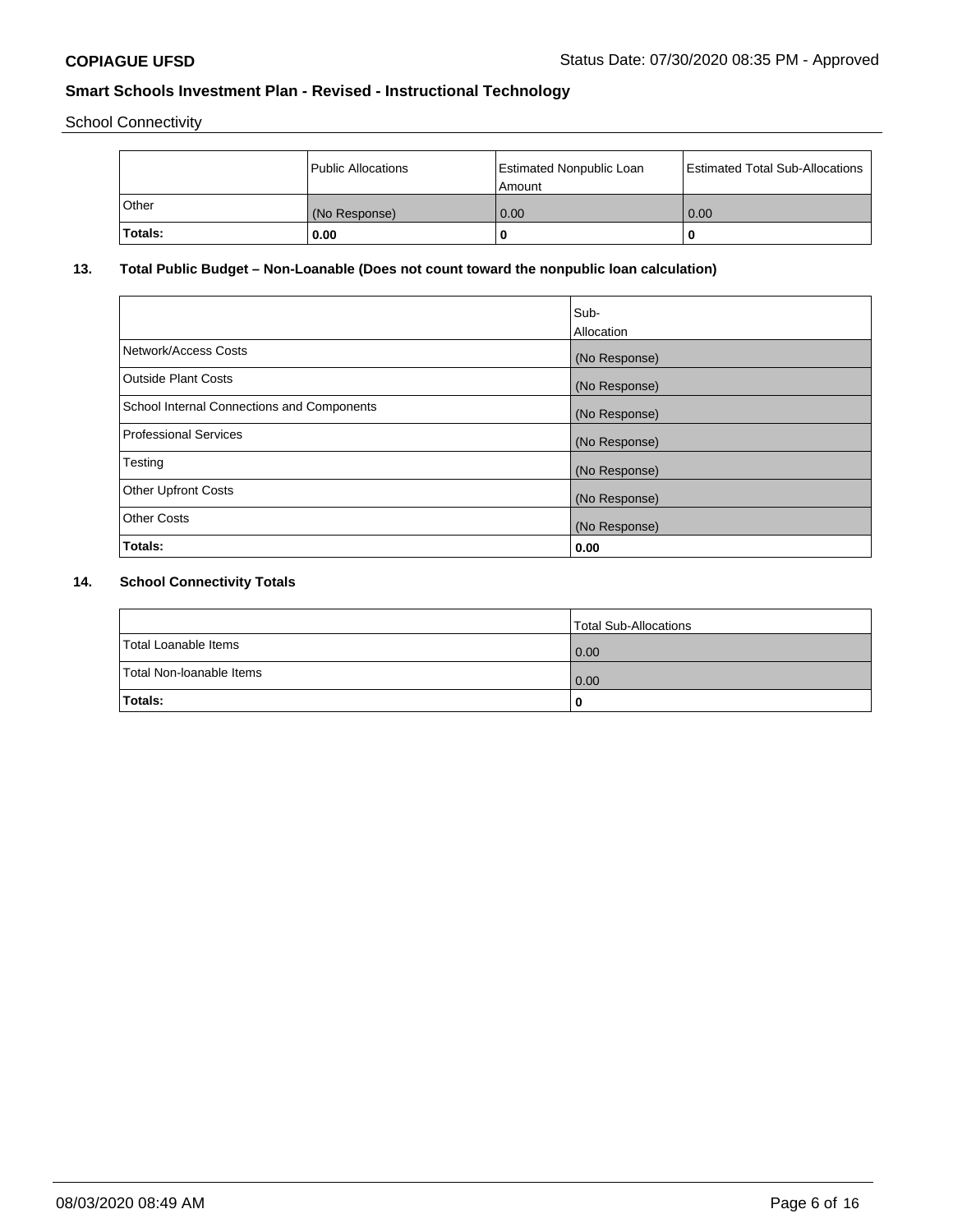Community Connectivity (Broadband and Wireless)

**1. Describe how you intend to use Smart Schools Bond Act funds for high-speed broadband and/or wireless connectivity projects in the community.**

(No Response)

**2. Please describe how the proposed project(s) will promote student achievement and increase student and/or staff access to the Internet in a manner that enhances student learning and/or instruction outside of the school day and/or school building.**

(No Response)

**3. Community connectivity projects must comply with all the necessary local building codes and regulations (building and related permits are not required prior to plan submission).**

 $\Box$  I certify that we will comply with all the necessary local building codes and regulations.

**4. Please describe the physical location of the proposed investment.**

(No Response)

**5. Please provide the initial list of partners participating in the Community Connectivity Broadband Project, along with their Federal Tax Identification (Employer Identification) number.**

| <b>Project Partners</b> | l Federal ID # |
|-------------------------|----------------|
| (No Response)           | (No Response)  |

**6. Please detail the type, quantity, per unit cost and total cost of the eligible items under each sub-category.**

| Select the allowable expenditure | Item to be purchased | Quantity      | Cost per Item | <b>Total Cost</b> |
|----------------------------------|----------------------|---------------|---------------|-------------------|
| type.                            |                      |               |               |                   |
| Repeat to add another item under |                      |               |               |                   |
| each type.                       |                      |               |               |                   |
| (No Response)                    | (No Response)        | (No Response) | (No Response) | 0.00              |
|                                  |                      | U             | 0.00          | -0                |

**7. If you are submitting an allocation for Community Connectivity, complete this table.**

**Note that the calculated Total at the bottom of the table must equal the Total allocation for this category that you entered in the SSIP Overview overall budget.**

|                                    | Sub-Allocation |
|------------------------------------|----------------|
| Network/Access Costs               | (No Response)  |
| Outside Plant Costs                | (No Response)  |
| <b>Tower Costs</b>                 | (No Response)  |
| <b>Customer Premises Equipment</b> | (No Response)  |
| <b>Professional Services</b>       | (No Response)  |
| Testing                            | (No Response)  |
| <b>Other Upfront Costs</b>         | (No Response)  |
| <b>Other Costs</b>                 | (No Response)  |
| Totals:                            | 0.00           |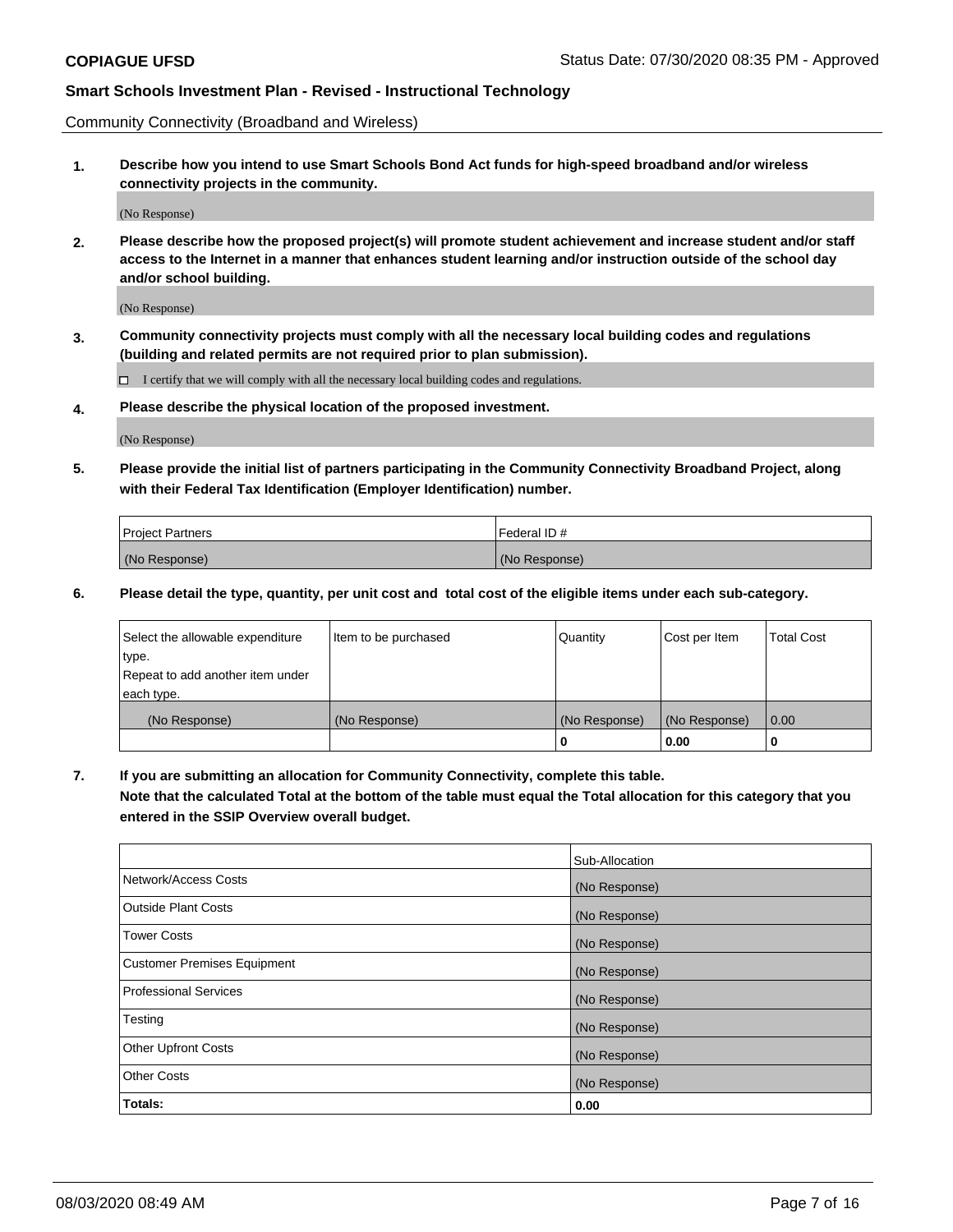### Classroom Learning Technology

**1. In order for students and faculty to receive the maximum benefit from the technology made available under the Smart Schools Bond Act, their school buildings must possess sufficient connectivity infrastructure to ensure that devices can be used during the school day. Smart Schools Investment Plans must demonstrate that sufficient infrastructure that meets the Federal Communications Commission's 100 Mbps per 1,000 students standard currently exists in the buildings where new devices will be deployed, or is a planned use of a portion of Smart Schools Bond Act funds, or is under development through another funding source. Smart Schools Bond Act funds used for technology infrastructure or classroom technology investments must increase the number of school buildings that meet or exceed the minimum speed standard of 100 Mbps per 1,000 students and staff within 12 months. This standard may be met on either a contracted 24/7 firm service or a "burstable" capability. If the standard is met under the burstable criteria, it must be:**

**1. Specifically codified in a service contract with a provider, and**

**2. Guaranteed to be available to all students and devices as needed, particularly during periods of high demand, such as computer-based testing (CBT) periods.**

**Please describe how your district already meets or is planning to meet this standard within 12 months of plan submission.**

Our district has sufficient infrastructure that meets the Federal Communications Commission's 100 Mbps per 1,000 students standard currently exists in the buildings where new devices will be deployed.

- **1a. If a district believes that it will be impossible to meet this standard within 12 months, it may apply for a waiver of this requirement, as described on the Smart Schools website. The waiver must be filed and approved by SED prior to submitting this survey.**
	- By checking this box, you are certifying that the school district has an approved waiver of this requirement on file with the New York State Education Department.
- **2. Connectivity Speed Calculator (Required). If the district currently meets the required speed, enter "Currently Met" in the last box: Expected Date When Required Speed Will be Met.**

|                         | l Number of<br><b>Students</b> | Required Speed<br>l in Mbps | Current Speed in<br>l Mbps | Expected Speed<br>to be Attained | <b>Expected Date</b><br>When Required<br> Within 12 Months  Speed Will be Met |
|-------------------------|--------------------------------|-----------------------------|----------------------------|----------------------------------|-------------------------------------------------------------------------------|
| <b>Calculated Speed</b> | 4.952                          | 495.20                      | 500                        | l (No Response)                  | currently met                                                                 |

**3. If the district wishes to have students and staff access the Internet from wireless devices within the school building, or in close proximity to it, it must first ensure that it has a robust Wi-Fi network in place that has sufficient bandwidth to meet user demand.**

**Please describe how you have quantified this demand and how you plan to meet this demand.**

As of October 1, 2016 our school district doubled our bandwidth speed from 250mb to 500mb to meet the SSBA requirements. This increase in bandwidth will allow us to ensure that our staff and students can access a robust wi-fi network. In August 2018, we completed an eRate infrastructure and wireless upgrade project to ensure staff and students can connect, and stay connected. We now have an access point in every classroom that can connect over 30 devices.

**4. All New York State public school districts are required to complete and submit an Instructional Technology Plan survey to the New York State Education Department in compliance with Section 753 of the Education Law and per Part 100.12 of the Commissioner's Regulations.**

**Districts that include educational technology purchases as part of their Smart Schools Investment Plan must have a submitted and approved Instructional Technology Plan survey on file with the New York State Education Department.**

By checking this box, you are certifying that the school district has an approved Instructional Technology Plan survey on file with the New York State Education Department.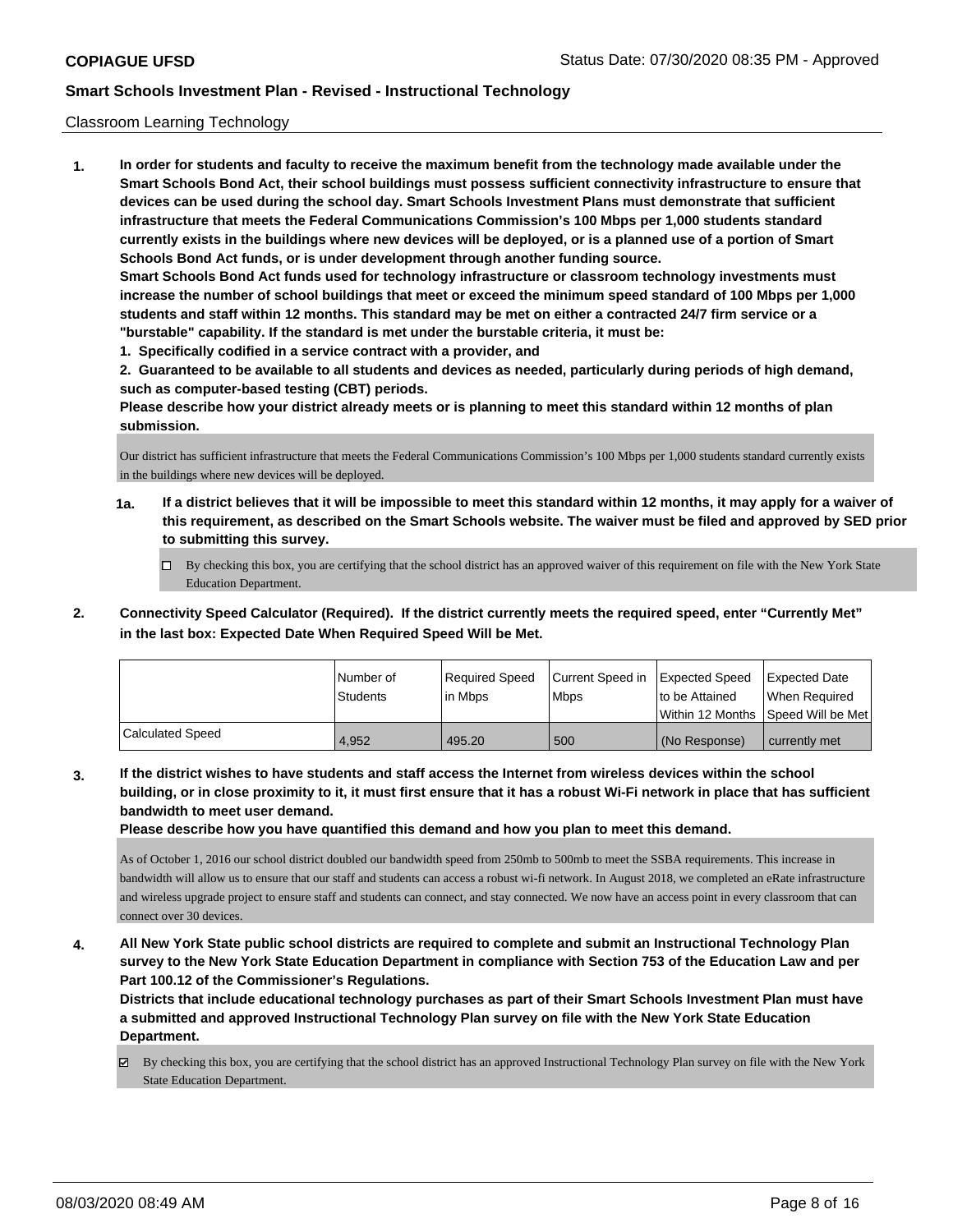### Classroom Learning Technology

**5. Describe the devices you intend to purchase and their compatibility with existing or planned platforms or systems. Specifically address the adequacy of each facility's electrical, HVAC and other infrastructure necessary to install and support the operation of the planned technology.**

Copiague School District intends to purchase technology devices for student and teacher use. We would like to purchase Chrome Books, Macbooks for our electronic music lab, and carts to safely store them. These devices are for every building to increase the use of technology being implemented in each classroom.

- **6. Describe how the proposed technology purchases will:**
	- **> enhance differentiated instruction;**
	- **> expand student learning inside and outside the classroom;**
	- **> benefit students with disabilities and English language learners; and**
	- **> contribute to the reduction of other learning gaps that have been identified within the district.**

**The expectation is that districts will place a priority on addressing the needs of students who struggle to succeed in a rigorous curriculum. Responses in this section should specifically address this concern and align with the district's Instructional Technology Plan (in particular Question 2 of E. Curriculum and Instruction: "Does the district's instructional technology plan address the needs of students with disabilities to ensure equitable access to instruction, materials and assessments?" and Question 3 of the same section: "Does the district's instructional technology plan address the provision of assistive technology specifically for students with disabilities to ensure access to and participation in the general curriculum?")**

**In addition, describe how the district ensures equitable access to instruction, materials and assessments and participation in the general curriculum for both SWD and English Language Learners/Multilingual Learners (ELL/MLL) students.**

With increased technology in the classroom, teachers will be able to differentiate instruction with their students. An example of this would be a teacher using a learning management system; the teacher will be able to post assignments, lesson overviews, and other materials for students to work on at their own pace. Teachers can add additional or more advanced problems to challenge students further, while also adding additional support materials for struggling learners. Student learning can also be expanded inside and outside of the classroom by using a "flipped classroom" method. This will allow students to learn the material from home, and use the expertise of the teacher for understanding the material during their time in the classroom. It will also give them more of an opportunity to work with one another collaboratively while in class. A large population of students in our district fall under English language learners and students with disabilities. Incorporating these new technologies can help bridge the gap by allowing students additional resources for learning material in a native language or utilizing free and paid software for comprehensive purposes. Students with disabilities will also utilize text-to-speech, enlarged font, word processors, speech recognition software, etc. by having devices available for them.

## **7. Where appropriate, describe how the proposed technology purchases will enhance ongoing communication with parents and other stakeholders and help the district facilitate technology-based regional partnerships, including distance learning and other efforts.**

Communicating with parents and other stakeholders is a key element to success in a school district. With the additional technologies, teachers will have the ability to communicate more through class websites, and parent/guardian access to student work and class summary information. Students will also be able to show the community the work they are doing online. They will also have the ability to connect with other classrooms/students around the world.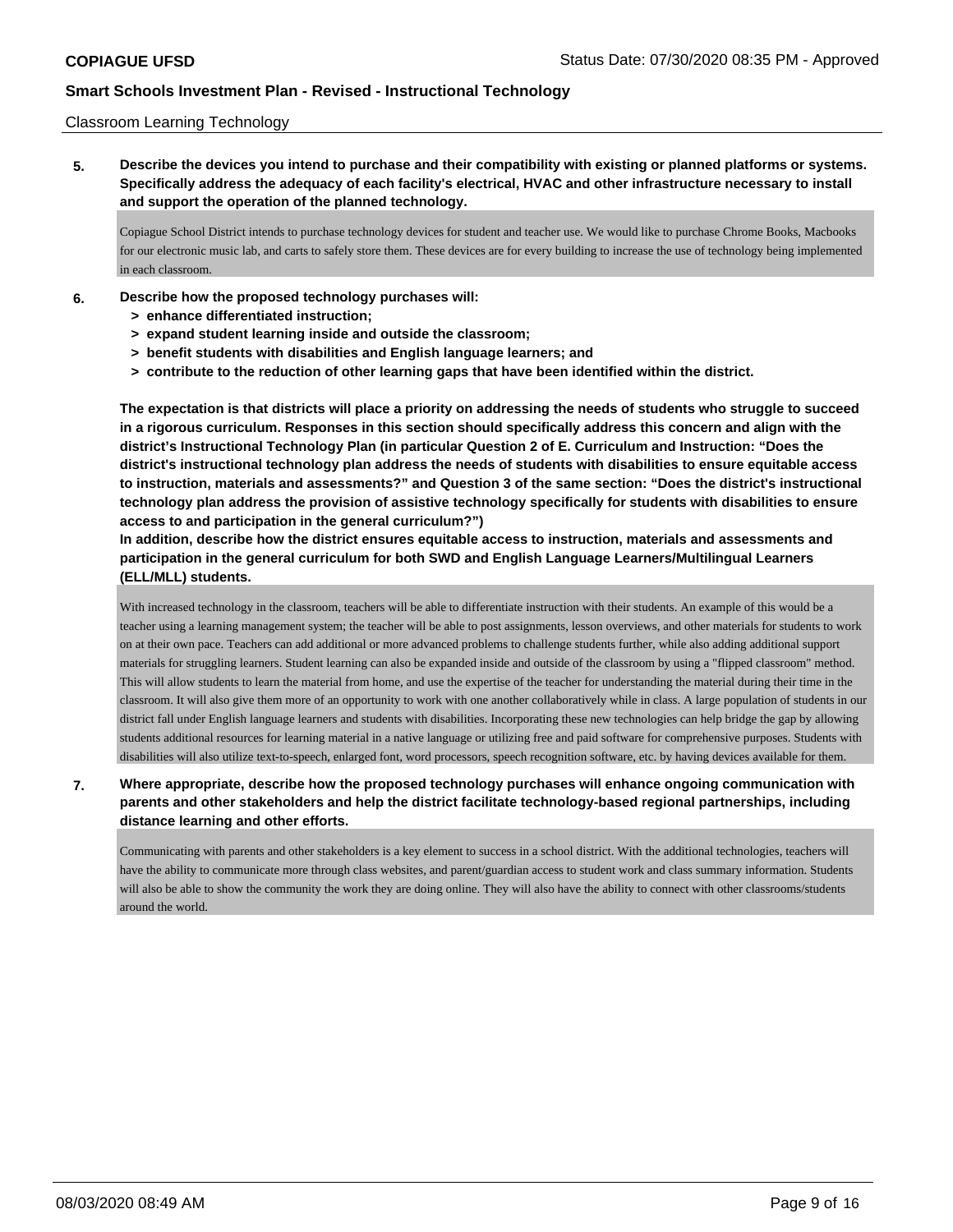### Classroom Learning Technology

**8. Describe the district's plan to provide professional development to ensure that administrators, teachers and staff can employ the technology purchased to enhance instruction successfully.**

**Note: This response should be aligned and expanded upon in accordance with your district's response to Question 1 of F. Professional Development of your Instructional Technology Plan: "Please provide a summary of professional development offered to teachers and staff, for the time period covered by this plan, to support technology to enhance teaching and learning. Please include topics, audience and method of delivery within your summary."**

Professional development is a key element to successfully rolling out any technology in the district. Currently, we have a technology mentor in each building. This technology mentor works with the Director of Technology and Building Principal to coordinate trainings on various technologies for teachers and students. If a teacher needs additional help, they have the ability to request professional development on any topic. These sessions can be individual or group based. In addition, each building has a technology committee which meets quarterly to discuss new implementation, professional development and any problems that each building is facing in regards to current technology. The district also has a district level technology committee that also meets quarterly to discuss district-wide technology implementations. Communication between all groups helps to ensure successful professional development across the district. Our district currently has a technology team, consisting of the Assistant Superintendent of Curriculum and Instruction, Director of Technology and Network Engineer. This team meets on a weekly basis to coordinate, discuss and review all technology.

- **9. Districts must contact one of the SUNY/CUNY teacher preparation programs listed on the document on the left side of the page that supplies the largest number of the district's new teachers to request advice on innovative uses and best practices at the intersection of pedagogy and educational technology.**
	- By checking this box, you certify that you have contacted the SUNY/CUNY teacher preparation program that supplies the largest number of your new teachers to request advice on these issues.
	- **9a. Please enter the name of the SUNY or CUNY Institution that you contacted.**

SUNY Stony Brook University

**9b. Enter the primary Institution phone number.**

(631) 632-7055

**9c. Enter the name of the contact person with whom you consulted and/or will be collaborating with on innovative uses of technology and best practices.**

Rachael Lee

**10. To ensure the sustainability of technology purchases made with Smart Schools funds, districts must demonstrate a long-term plan to maintain and replace technology purchases supported by Smart Schools Bond Act funds. This sustainability plan shall demonstrate a district's capacity to support recurring costs of use that are ineligible for Smart Schools Bond Act funding such as device maintenance, technical support, Internet and wireless fees, maintenance of hotspots, staff professional development, building maintenance and the replacement of incidental items. Further, such a sustainability plan shall include a long-term plan for the replacement of purchased devices and equipment at the end of their useful life with other funding sources.**

By checking this box, you certify that the district has a sustainability plan as described above.

**11. Districts must ensure that devices purchased with Smart Schools Bond funds will be distributed, prepared for use, maintained and supported appropriately. Districts must maintain detailed device inventories in accordance with generally accepted accounting principles.**

By checking this box, you certify that the district has a distribution and inventory management plan and system in place.

**12. Please detail the type, quantity, per unit cost and total cost of the eligible items under each sub-category.**

| Select the allowable expenditure | I Item to be Purchased   | l Quantitv | Cost per Item | <b>Total Cost</b> |
|----------------------------------|--------------------------|------------|---------------|-------------------|
| type.                            |                          |            |               |                   |
| Repeat to add another item under |                          |            |               |                   |
| each type.                       |                          |            |               |                   |
| <b>Laptop Computers</b>          | Acer Chromebook Spin 511 | 330        | 410.00        | 135,300.00        |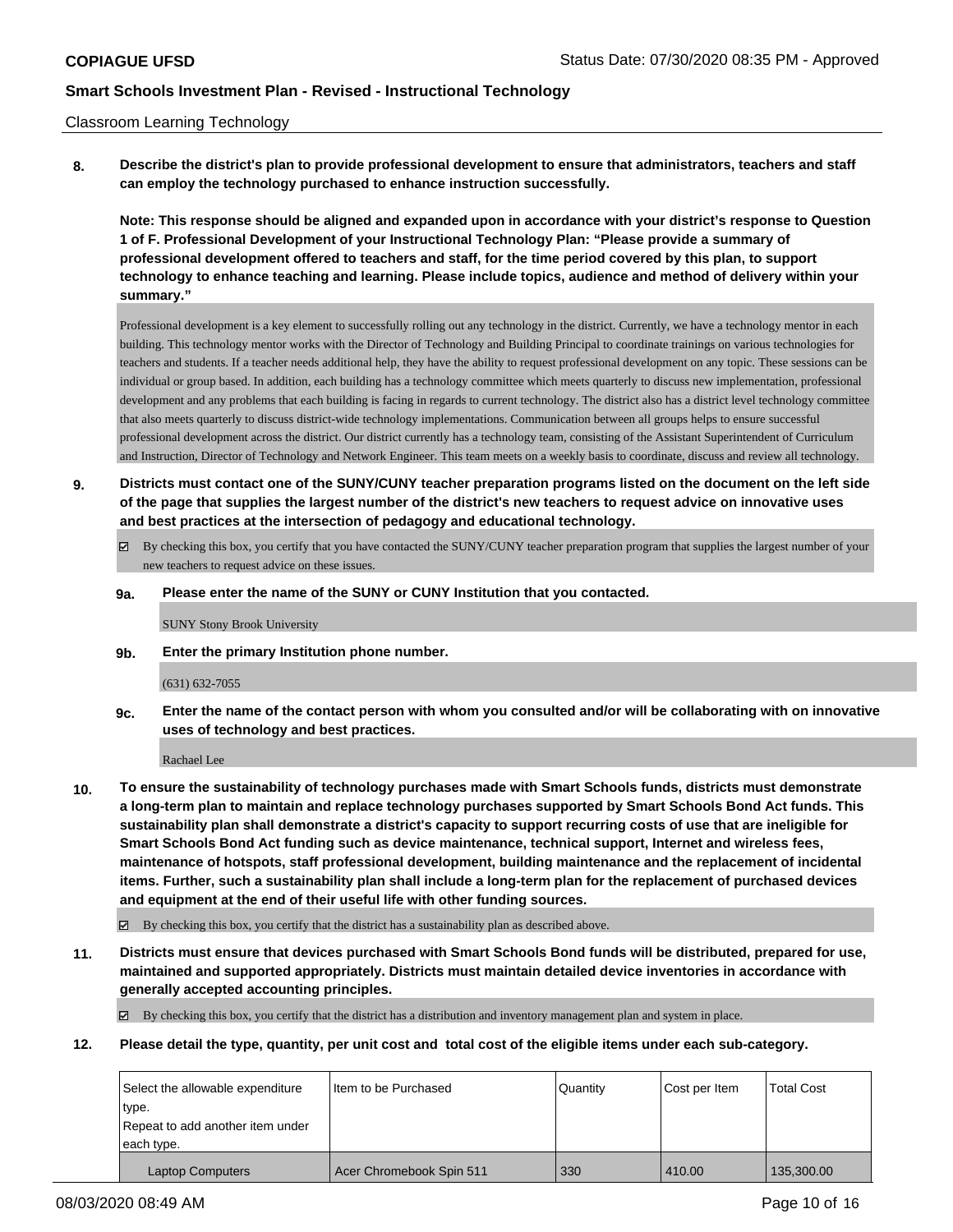Classroom Learning Technology

| Select the allowable expenditure<br>type.<br>Repeat to add another item under<br>each type. | Iltem to be Purchased                       | Quantity | Cost per Item | <b>Total Cost</b> |
|---------------------------------------------------------------------------------------------|---------------------------------------------|----------|---------------|-------------------|
| <b>Laptop Computers</b>                                                                     | Macbook Pros                                | 20       | 1,429.00      | 28,580.00         |
| <b>Other Costs</b>                                                                          | Google Chrome Management Console<br>License | 1.050    | 24.00         | 25,200,00         |
| <b>Other Costs</b>                                                                          | White Glove Service for Chromebooks         | 1,050    | 6.00          | 6,300.00          |
| <b>Laptop Computers</b>                                                                     | Acer Chromebook 311                         | 720      | 315.00        | 226,800.00        |
| <b>Other Costs</b>                                                                          | Avercharge 30 Device Charging Cart          | 34       | 1,035.00      | 35,190.00         |
|                                                                                             |                                             | 3.204    | 3.219.00      | 457.370           |

# **13. Final 2014-15 BEDS Enrollment to calculate Nonpublic Sharing Requirement (no changes allowed.)**

|              | Public Enrollment | Nonpublic Enrollment | Total Enrollment | Nonpublic<br>l Percentage |
|--------------|-------------------|----------------------|------------------|---------------------------|
| l Enrollment | 5,010             | 4 <sup>c</sup><br>ΙZ | 5.022.00         | 0.24                      |

## **14. If you are submitting an allocation for Classroom Learning Technology complete this table.**

|                          | Public School Sub-Allocation | <b>Estimated Nonpublic Loan</b><br>Amount<br>(Based on Percentage Above) | <b>Estimated Total Public and</b><br>Nonpublic Sub-Allocation |
|--------------------------|------------------------------|--------------------------------------------------------------------------|---------------------------------------------------------------|
| Interactive Whiteboards  | (No Response)                | 0.00                                                                     | 0.00                                                          |
| <b>Computer Servers</b>  | (No Response)                | 0.00                                                                     | 0.00                                                          |
| <b>Desktop Computers</b> | (No Response)                | 0.00                                                                     | 0.00                                                          |
| <b>Laptop Computers</b>  | 390,680.00                   | 935.76                                                                   | 391,615.76                                                    |
| <b>Tablet Computers</b>  | (No Response)                | 0.00                                                                     | 0.00                                                          |
| <b>Other Costs</b>       | 66,690.00                    | 159.74                                                                   | 66,849.74                                                     |
| Totals:                  | 457,370.00                   | 1,095                                                                    | 458,465                                                       |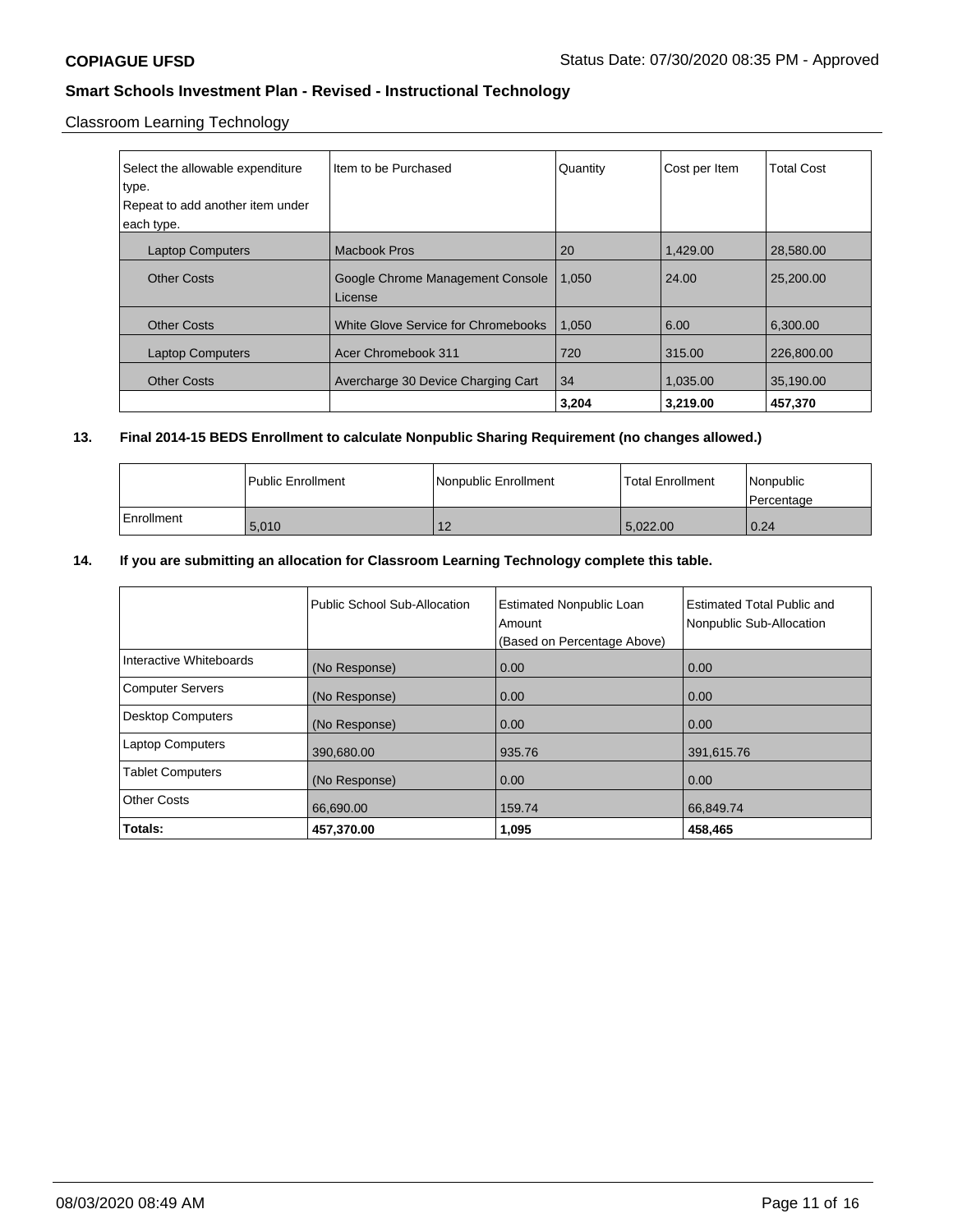#### Pre-Kindergarten Classrooms

**1. Provide information regarding how and where the district is currently serving pre-kindergarten students and justify the need for additional space with enrollment projections over 3 years.**

(No Response)

- **2. Describe the district's plan to construct, enhance or modernize education facilities to accommodate prekindergarten programs. Such plans must include:**
	- **Specific descriptions of what the district intends to do to each space;**
	- **An affirmation that new pre-kindergarten classrooms will contain a minimum of 900 square feet per classroom;**
	- **The number of classrooms involved;**
	- **The approximate construction costs per classroom; and**
	- **Confirmation that the space is district-owned or has a long-term lease that exceeds the probable useful life of the improvements.**

(No Response)

**3. Smart Schools Bond Act funds may only be used for capital construction costs. Describe the type and amount of additional funds that will be required to support ineligible ongoing costs (e.g. instruction, supplies) associated with any additional pre-kindergarten classrooms that the district plans to add.**

(No Response)

**4. All plans and specifications for the erection, repair, enlargement or remodeling of school buildings in any public school district in the State must be reviewed and approved by the Commissioner. Districts that plan capital projects using their Smart Schools Bond Act funds will undergo a Preliminary Review Process by the Office of Facilities Planning.**

**Please indicate on a separate row each project number given to you by the Office of Facilities Planning.**

| Project Number |  |
|----------------|--|
| (No Response)  |  |
|                |  |

**5. Please detail the type, quantity, per unit cost and total cost of the eligible items under each sub-category.**

| Select the allowable expenditure | Item to be purchased | Quantity      | Cost per Item | <b>Total Cost</b> |
|----------------------------------|----------------------|---------------|---------------|-------------------|
| type.                            |                      |               |               |                   |
| Repeat to add another item under |                      |               |               |                   |
| each type.                       |                      |               |               |                   |
| (No Response)                    | (No Response)        | (No Response) | (No Response) | 0.00              |
|                                  |                      | υ             | 0.00          |                   |

**6. If you have made an allocation for Pre-Kindergarten Classrooms, complete this table. Note that the calculated Total at the bottom of the table must equal the Total allocation for this category that you entered in the SSIP Overview overall budget.**

| Totals:                                  | 0.00           |
|------------------------------------------|----------------|
| <b>Other Costs</b>                       | (No Response)  |
| Enhance/Modernize Educational Facilities | (No Response)  |
| Construct Pre-K Classrooms               | (No Response)  |
|                                          | Sub-Allocation |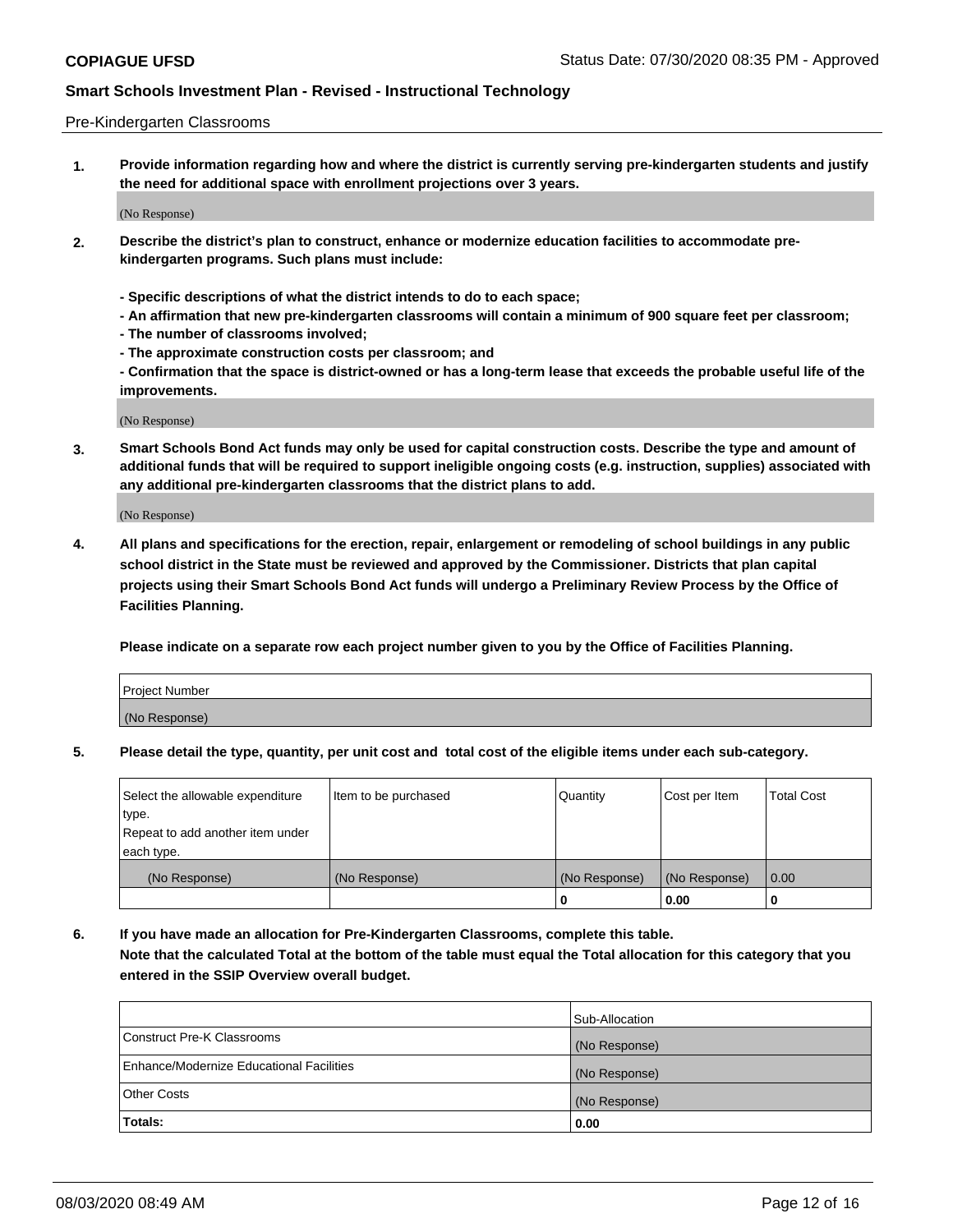Replace Transportable Classrooms

**1. Describe the district's plan to construct, enhance or modernize education facilities to provide high-quality instructional space by replacing transportable classrooms.**

(No Response)

**2. All plans and specifications for the erection, repair, enlargement or remodeling of school buildings in any public school district in the State must be reviewed and approved by the Commissioner. Districts that plan capital projects using their Smart Schools Bond Act funds will undergo a Preliminary Review Process by the Office of Facilities Planning.**

**Please indicate on a separate row each project number given to you by the Office of Facilities Planning.**

| Project Number |  |
|----------------|--|
|                |  |
|                |  |
|                |  |
|                |  |
| (No Response)  |  |
|                |  |
|                |  |
|                |  |

**3. For large projects that seek to blend Smart Schools Bond Act dollars with other funds, please note that Smart Schools Bond Act funds can be allocated on a pro rata basis depending on the number of new classrooms built that directly replace transportable classroom units.**

**If a district seeks to blend Smart Schools Bond Act dollars with other funds describe below what other funds are being used and what portion of the money will be Smart Schools Bond Act funds.**

(No Response)

**4. Please detail the type, quantity, per unit cost and total cost of the eligible items under each sub-category.**

| Select the allowable expenditure | Item to be purchased | Quantity      | Cost per Item | Total Cost |
|----------------------------------|----------------------|---------------|---------------|------------|
| ∣type.                           |                      |               |               |            |
| Repeat to add another item under |                      |               |               |            |
| each type.                       |                      |               |               |            |
| (No Response)                    | (No Response)        | (No Response) | (No Response) | 0.00       |
|                                  |                      | u             | 0.00          |            |

**5. If you have made an allocation for Replace Transportable Classrooms, complete this table. Note that the calculated Total at the bottom of the table must equal the Total allocation for this category that you entered in the SSIP Overview overall budget.**

|                                                | Sub-Allocation |
|------------------------------------------------|----------------|
| Construct New Instructional Space              | (No Response)  |
| Enhance/Modernize Existing Instructional Space | (No Response)  |
| <b>Other Costs</b>                             | (No Response)  |
| Totals:                                        | 0.00           |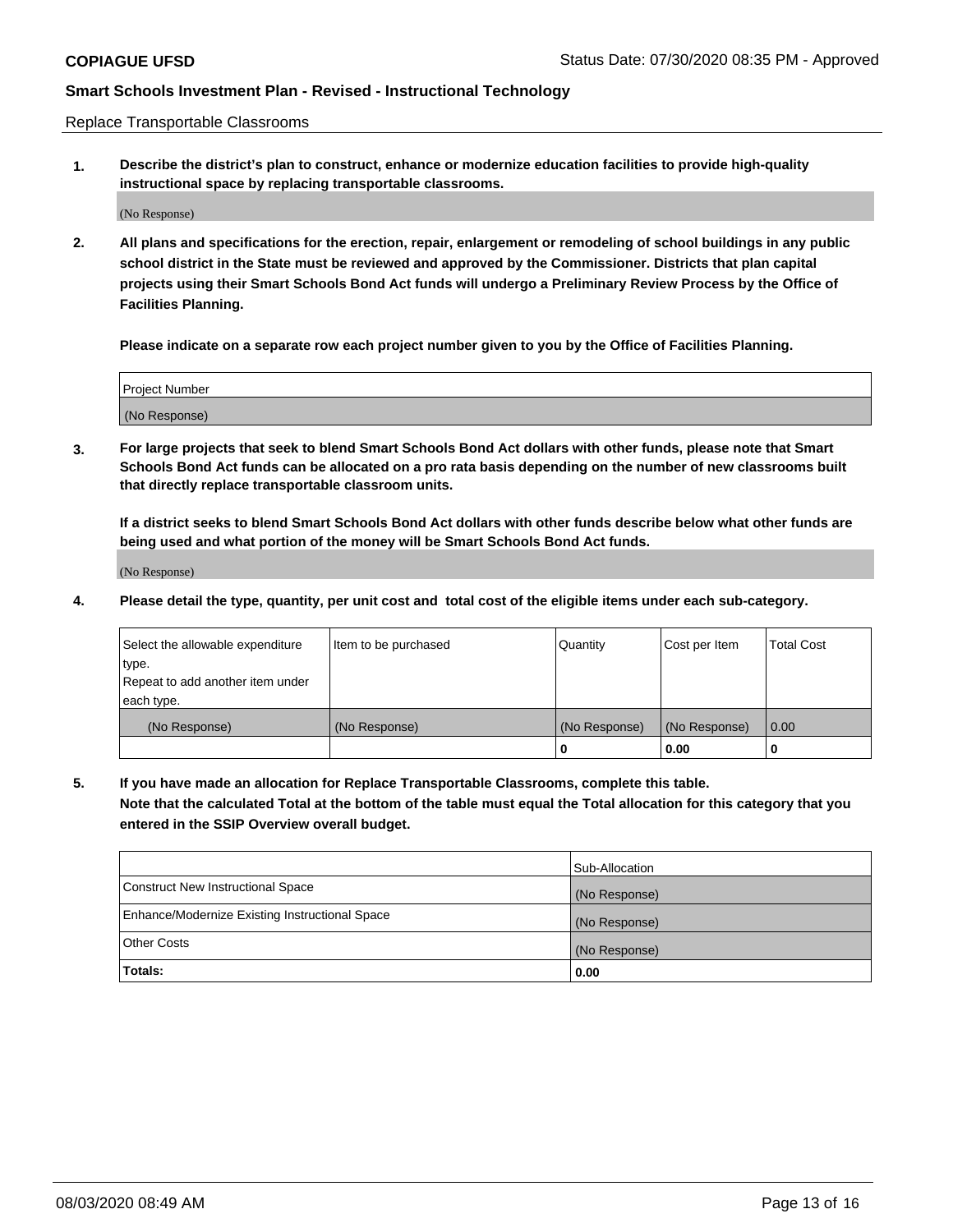High-Tech Security Features

**1. Describe how you intend to use Smart Schools Bond Act funds to install high-tech security features in school buildings and on school campuses.**

(No Response)

**2. All plans and specifications for the erection, repair, enlargement or remodeling of school buildings in any public school district in the State must be reviewed and approved by the Commissioner. Smart Schools plans with any expenditures in the High-Tech Security category require a project number from the Office of Facilities Planning. Districts must submit an SSBA LOI and receive project numbers prior to submitting the SSIP. As indicated on the LOI, some projects may be eligible for a streamlined review and will not require a building permit. Please indicate on a separate row each project number given to you by the Office of Facilities Planning.**

| <b>Project Number</b> |  |
|-----------------------|--|
|                       |  |
| (No Response)         |  |

- **3. Was your project deemed eligible for streamlined Review?**
	- Yes
	- $\hfill \square$  No
- **4. Include the name and license number of the architect or engineer of record.**

| Name          | License Number |
|---------------|----------------|
| (No Response) | (No Response)  |

**5. Please detail the type, quantity, per unit cost and total cost of the eligible items under each sub-category.**

| Select the allowable expenditure | Item to be purchased | Quantity      | Cost per Item | <b>Total Cost</b> |
|----------------------------------|----------------------|---------------|---------------|-------------------|
| type.                            |                      |               |               |                   |
| Repeat to add another item under |                      |               |               |                   |
| each type.                       |                      |               |               |                   |
| (No Response)                    | (No Response)        | (No Response) | (No Response) | 0.00              |
|                                  |                      | 0             | 0.00          |                   |

**6. If you have made an allocation for High-Tech Security Features, complete this table.**

**Enter each Sub-category Public Allocation based on the the expenditures listed in Table #5.**

|                                                      | Sub-Allocation |
|------------------------------------------------------|----------------|
| Capital-Intensive Security Project (Standard Review) | (No Response)  |
| <b>Electronic Security System</b>                    | (No Response)  |
| <b>Entry Control System</b>                          | (No Response)  |
| Approved Door Hardening Project                      | (No Response)  |
| <b>Other Costs</b>                                   | (No Response)  |
| Totals:                                              | 0.00           |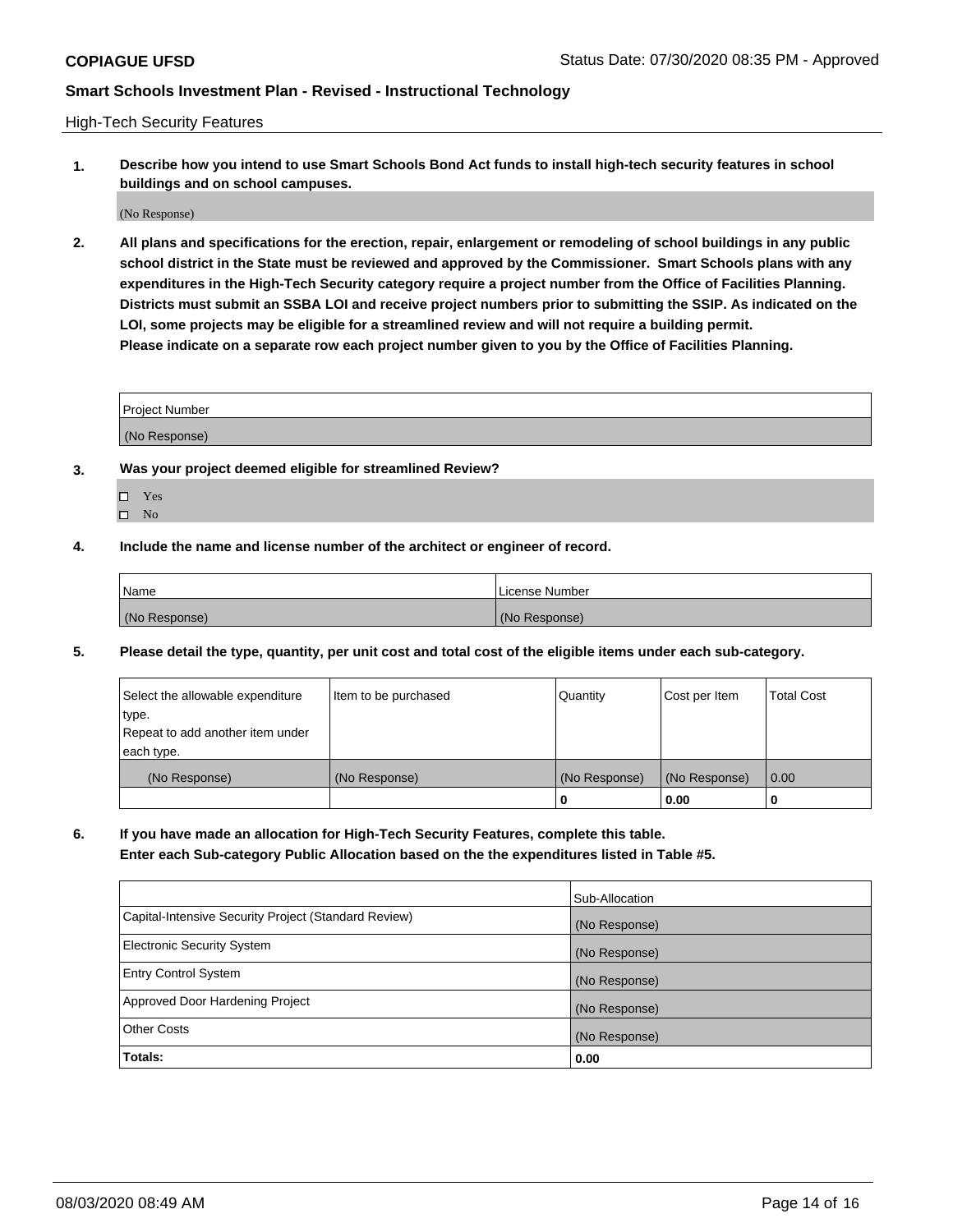Non-Public Schools

**1. Describe your plan to utilize SSBA funds to purchase devices and loan to the nonpublic schools within your district. Please specify what devices have been requested by the nonpublic schools. If the nonpublic schools have not finalized requests, the district should provide the date nonpublic schools will submit the request by.**

We plan to purchase 5 Chromebooks for the nonpublic school in Copiague. We will provide these devices to the school at the beginning of each school year, and are requesting to do any necessary updates on them over the summer.

**2. A final Smart Schools Investment Plan cannot be approved until school authorities have adopted regulations specifying the date by which requests from nonpublic schools for the purchase and loan of Smart Schools Bond Act classroom technology must be received by the district.**

 $\boxtimes$  By checking this box, you certify that you have such a plan and associated regulations in place that have been made public.

**2a. Please enter the date each year nonpublic schools must request loanable items from the school district. This date cannot be earlier than June 1 of the previous school year.**

January 15

### **3. Final 2014-15 BEDS Enrollment to calculate Nonpublic Sharing Requirement (no changes allowed.)**

|            | Public Enrollment | Nonpublic Enrollment | <sup>1</sup> Total Enrollment | Nonpublic Percentage |
|------------|-------------------|----------------------|-------------------------------|----------------------|
| Enrollment | 5.010             | . .                  | 5.022.00                      | 0.24                 |

### **4. Nonpublic Loan Calculator**

|                                                          | Loanable     | Loanable   | Additional       | Estimated | Previously | Cumulative | <b>Final Per</b> | Final Total |
|----------------------------------------------------------|--------------|------------|------------------|-----------|------------|------------|------------------|-------------|
|                                                          | School       | Classroom  | Nonpublic        | Per Pupil | Approved   | Per Pupil  | Pupil Loan       | ∣Loan       |
|                                                          | Connectivity | Technology | Loan             | Amount -  | Per Pupil  | Loan       | Amount -         | Amount -    |
|                                                          |              |            | (Optional)       | This Plan | Amount(s)  | Amount     | This Plan        | This Plan   |
| <b>Required Nonpublic</b><br>Loan                        | 0.00         | 458.465.50 |                  | 91.29     | 0.00       | 91.29      | 91.29            | 1.095.50    |
| Final Adjusted Loan<br>I - (If additional loan<br>funds) | 0.00         | 458,465.50 | (No<br>Response) | 91.29     | 0.00       | 91.29      | 91.29            | 1,095.50    |

### **5. Nonpublic Share**

|                                          | Final Per Pupil Amount | Final Nonpublic Loan Amount |
|------------------------------------------|------------------------|-----------------------------|
| Pending and Previously<br>Approved Plans | 0.00                   | 0.00                        |
| 'This Plan                               | 91.29                  | 1.095.50                    |
| Total                                    | 91.29                  | 1,095.50                    |

### **6. Distribution of Nonpublic Loan Amount by School**

| l Nonpublic School Name    | 12018-19 K-12 Enrollment | Special Ed School? If Yes, not eligible |
|----------------------------|--------------------------|-----------------------------------------|
| COPIAGUE CHRISTIAN ACADEMY | ററ                       | ' No                                    |

### **7. Please detail the type, quantity and per unit cost of the eligible items under each sub-category.**

| Select the allowable expenditure<br>type.<br>Repeat to add another item under<br>each type. | Items to be purchased   | Quantity | Cost Per Item | <b>Total Cost</b> |
|---------------------------------------------------------------------------------------------|-------------------------|----------|---------------|-------------------|
| <b>Laptop Computers</b>                                                                     | <b>Acer Chromebooks</b> |          | 199.00        | 995.00            |